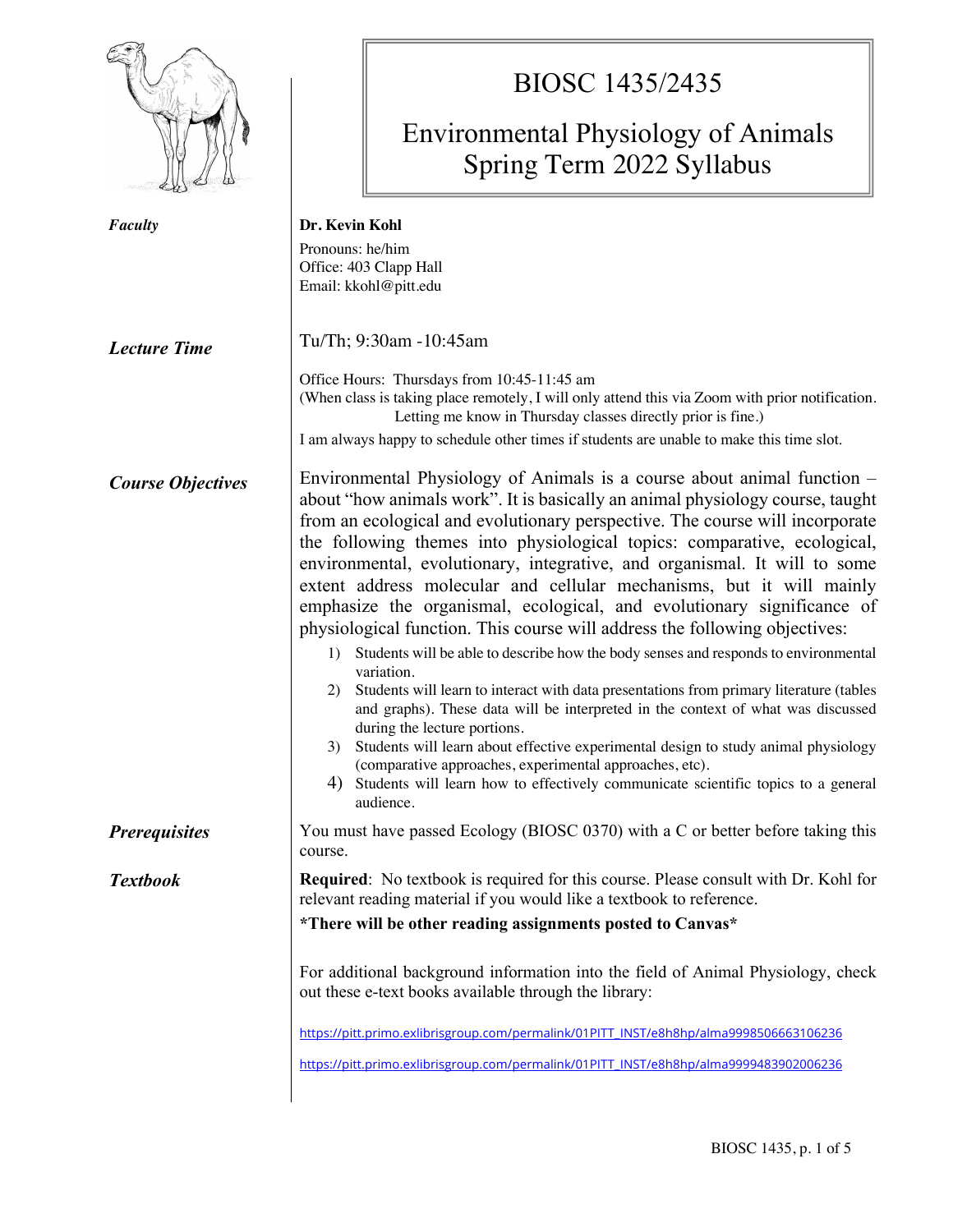| <b>Canvas</b>                                       | We will be using Canvas to post a portion of the course materials. The syllabus and<br>lecture<br>and<br>announcements<br>will<br>available<br>schedule,<br>images,<br>be<br>at<br>http://canvas.pitt.edu. Log in on the main page and you will then have access to all<br>of the courses for which you have registered that are using Canvas. If you need help,<br>contact the computer help desk at 412-624-HELP.                                                                                                                                                                                                                                                                                                                                                                                                                                                                                                                                                                                                                                                                                                                                                                   |
|-----------------------------------------------------|---------------------------------------------------------------------------------------------------------------------------------------------------------------------------------------------------------------------------------------------------------------------------------------------------------------------------------------------------------------------------------------------------------------------------------------------------------------------------------------------------------------------------------------------------------------------------------------------------------------------------------------------------------------------------------------------------------------------------------------------------------------------------------------------------------------------------------------------------------------------------------------------------------------------------------------------------------------------------------------------------------------------------------------------------------------------------------------------------------------------------------------------------------------------------------------|
| <b>Zoom</b>                                         | Virtual lectures for the beginning of the semester will take place over Zoom, with the<br>links being posted on Canvas. Recorded lectures will be available on the Panopto tab<br>of the Canvas page.                                                                                                                                                                                                                                                                                                                                                                                                                                                                                                                                                                                                                                                                                                                                                                                                                                                                                                                                                                                 |
|                                                     | Options for virtual attendance while class is being held in-person will be specified in<br>a 'Syllabus Appendix' to be posted by January $25th$ , 2022                                                                                                                                                                                                                                                                                                                                                                                                                                                                                                                                                                                                                                                                                                                                                                                                                                                                                                                                                                                                                                |
| E-mail<br><b>Communication</b><br>Policy            | Although e-mail will not be used routinely in this class for communication,<br>occasionally I may send out an e-mail notice using the University e-mail addresses<br>available through Canvas. Such notices are also posted as Announcements on<br>Canvas.                                                                                                                                                                                                                                                                                                                                                                                                                                                                                                                                                                                                                                                                                                                                                                                                                                                                                                                            |
|                                                     | Each student is issued a University e-mail address (username@pitt.edu) upon<br>admittance. This e-mail address may be used by the University for official<br>communication with students. Students are expected to read e-mail sent to this<br>account on a regular basis. Failure to read and react to University communications in<br>a timely manner does not absolve the student from knowing and complying with the<br>content of the communications. The University provides an e-mail forwarding<br>service that allows students to read their e-mail via other service providers (e.g.,<br>Hotmail, AOL, Yahoo). Students that choose to forward their e-mail from their<br>pitt. edu address to another address do so at their own risk. If e-mail is lost as a result<br>of forwarding, it does not absolve the student from responding to official<br>communications sent to their University e-mail address. To forward e-mail sent to<br>your University account, go to http://accounts.pitt.edu, log into your account, click<br>on 'Edit Forwarding Addresses', and follow the instructions on the page. Be sure to<br>log out of your account when you have finished. |
| <b>Preferred Name and</b><br><b>Gender Pronouns</b> | Class rosters are provided to the instructor with the student's legal name. I will<br>gladly honor your request to address you by an alternate name or gender pronoun.<br>Please advise me of this preference early in the semester so that I may make<br>appropriate changes to my records.                                                                                                                                                                                                                                                                                                                                                                                                                                                                                                                                                                                                                                                                                                                                                                                                                                                                                          |
|                                                     | <b>GRADING</b>                                                                                                                                                                                                                                                                                                                                                                                                                                                                                                                                                                                                                                                                                                                                                                                                                                                                                                                                                                                                                                                                                                                                                                        |
| <b>Exams</b>                                        | We will have two Mini-Exams, each worth 40 points, that will allow for exposure to<br>my style of exam questions. The major Exams (80 points) will still cover half the<br>semester's worth of material each. The second exam will take place during the Final<br>Exam period.                                                                                                                                                                                                                                                                                                                                                                                                                                                                                                                                                                                                                                                                                                                                                                                                                                                                                                        |
|                                                     | Options for virtual exams while class is being held in-person will be specified in a<br>'Syllabus Appendix' to be posted by January $25^{th}$ , 2022                                                                                                                                                                                                                                                                                                                                                                                                                                                                                                                                                                                                                                                                                                                                                                                                                                                                                                                                                                                                                                  |
|                                                     |                                                                                                                                                                                                                                                                                                                                                                                                                                                                                                                                                                                                                                                                                                                                                                                                                                                                                                                                                                                                                                                                                                                                                                                       |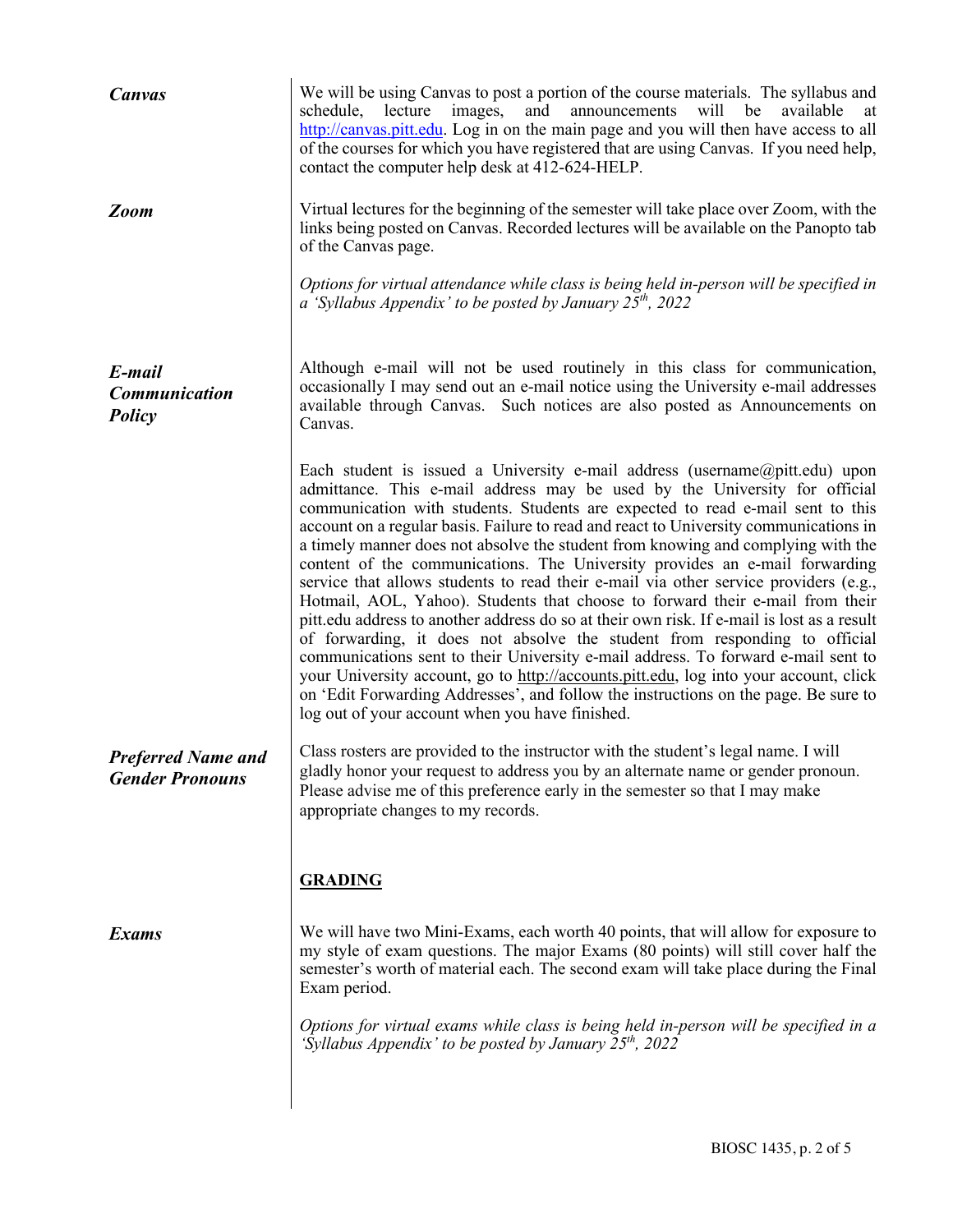| <b>Projects</b>                           | Throughout the semester, there will be three "science communication projects"<br>where you will take concepts learned in class and turn them into projects targeted<br>towards the general public. These will be a meme/cartoon, a short written blurb, and<br>a written reflection after chatting with someone who is not a scientist. These projects<br>will be described in more detail during the semester.                                                                                                                                                                                             |                       |  |  |  |
|-------------------------------------------|-------------------------------------------------------------------------------------------------------------------------------------------------------------------------------------------------------------------------------------------------------------------------------------------------------------------------------------------------------------------------------------------------------------------------------------------------------------------------------------------------------------------------------------------------------------------------------------------------------------|-----------------------|--|--|--|
|                                           | Projects are due on Canvas by 12:00 midnight on the due dates below. Late<br>submissions will incur a penalty of 1 point per day.                                                                                                                                                                                                                                                                                                                                                                                                                                                                           |                       |  |  |  |
| <b>In Class Activities</b>                | This class will utilize active learning in a considerable number of lecture periods.<br>Group problem sets will be posted on Canvas when class is run virtually, and may be<br>paper or over Canvas when in person (to be determined).                                                                                                                                                                                                                                                                                                                                                                      |                       |  |  |  |
|                                           | In-Class Activities will be graded with a combination of participation and<br>correctness. Students will be allowed to miss or drop 1 In-Class Activity. If a student<br>completes all of these, then their lowest score will automatically be dropped.                                                                                                                                                                                                                                                                                                                                                     |                       |  |  |  |
| <b>Peer Reviews</b><br><b>Final Grade</b> | Peer review is an important part of improving any work. We will dedicate portions<br>of lecture classes to the peer review of the first two "science communication<br>projects". Therefore, drafts of your projects are required by those dates. As part<br>of this, there will be a short Peer Review Form that will be used for grading. Students<br>may arrange with classmates to meet outside of lecture time to complete these within<br>1 week after the date we conduct Peer Reviews in class.<br>Your final grade will be determined on the basis of your total points earned for the<br>semester. |                       |  |  |  |
|                                           | Criteria                                                                                                                                                                                                                                                                                                                                                                                                                                                                                                                                                                                                    | <b>Total Possible</b> |  |  |  |
|                                           | In-Class Activities                                                                                                                                                                                                                                                                                                                                                                                                                                                                                                                                                                                         | 50 points             |  |  |  |
|                                           | Peer Reviews (10 pts each)                                                                                                                                                                                                                                                                                                                                                                                                                                                                                                                                                                                  | 20 points             |  |  |  |
|                                           | Meme/Cartoon Assignment                                                                                                                                                                                                                                                                                                                                                                                                                                                                                                                                                                                     | 30 points             |  |  |  |
|                                           | Written Blurb                                                                                                                                                                                                                                                                                                                                                                                                                                                                                                                                                                                               | 40 points             |  |  |  |
|                                           | Conversation with a Non-Scientist                                                                                                                                                                                                                                                                                                                                                                                                                                                                                                                                                                           | 40 points             |  |  |  |
|                                           | Mini-Exam2 (40 pts each x 2)                                                                                                                                                                                                                                                                                                                                                                                                                                                                                                                                                                                | 80 points             |  |  |  |
|                                           | Exam 1                                                                                                                                                                                                                                                                                                                                                                                                                                                                                                                                                                                                      | 80 points             |  |  |  |
|                                           | Exam 2                                                                                                                                                                                                                                                                                                                                                                                                                                                                                                                                                                                                      | 80 points             |  |  |  |
|                                           | <b>Total</b>                                                                                                                                                                                                                                                                                                                                                                                                                                                                                                                                                                                                | 420 points            |  |  |  |
|                                           |                                                                                                                                                                                                                                                                                                                                                                                                                                                                                                                                                                                                             |                       |  |  |  |
|                                           |                                                                                                                                                                                                                                                                                                                                                                                                                                                                                                                                                                                                             |                       |  |  |  |

**Your final grade is based on your total numerical points for the semester**, using a curve method, and not on averaged letter grades for any quiz or project. Your score position relative to the class mean will be important, not the actual numerical score. Therefore, you should make every effort to do your best work and earn as many points as possible on each exam and problem set. Additionally, the number of points for in-class activities may not add up to 50 points exactly, and so scores earned by students will be normalized to be equivalent to the weighting system above.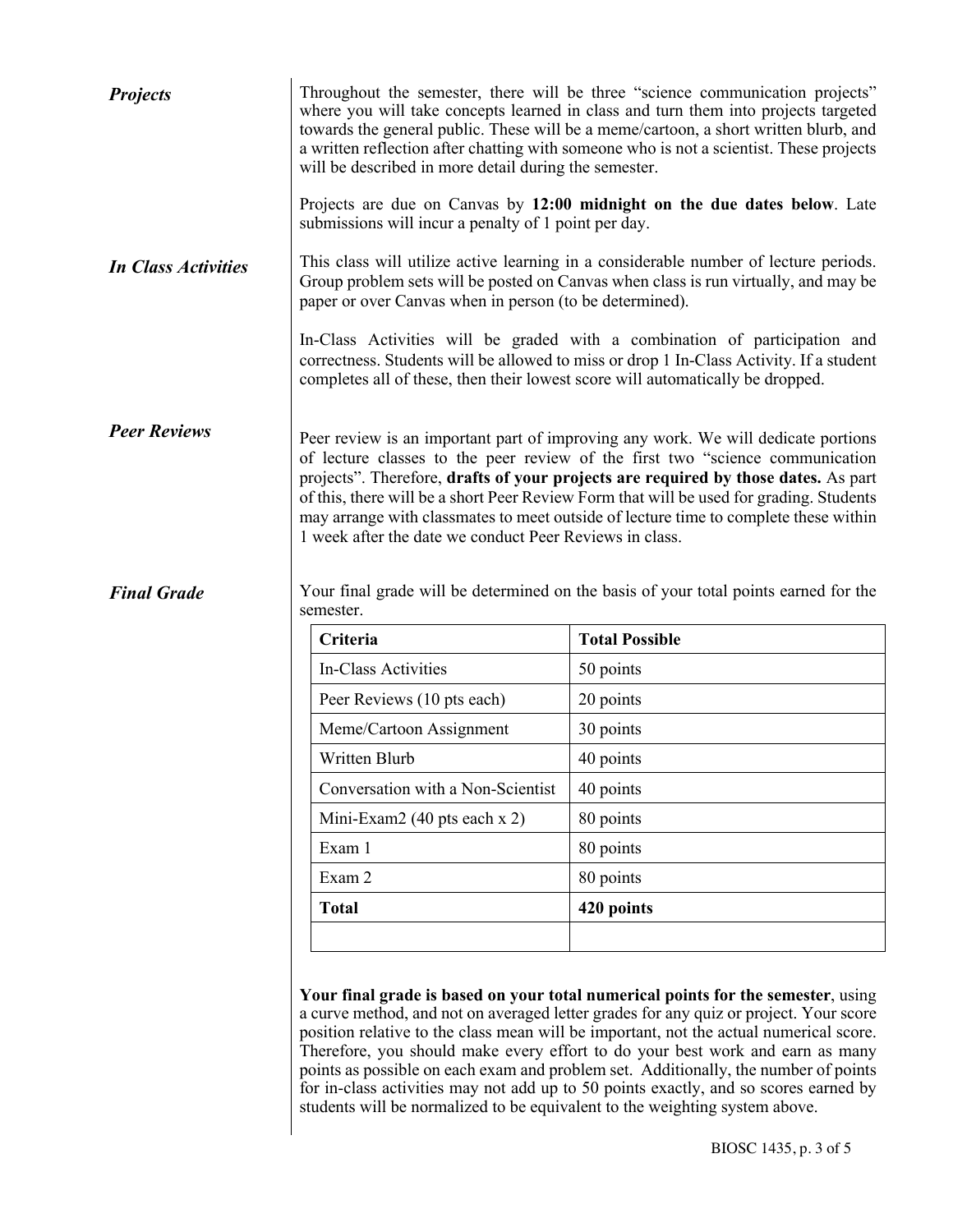| <b>G</b> Grades                             | If you wish to petition for a G grade, you must submit a request for this grade in<br>writing to me, and you must document your reason(s). You will be required to make<br>arrangements for the specific tasks that you must complete to remove the G grade.<br>Remember that G grades, according to SAS guidelines, are to be given only when<br>students who have been attending a course and have been making regular progress<br>are prevented by circumstances beyond their control from completing the course after<br>it is too late to withdraw. If you miss the final exam, you may receive a G grade if<br>the above conditions are met.                                                                                                                                                                                                                         |
|---------------------------------------------|----------------------------------------------------------------------------------------------------------------------------------------------------------------------------------------------------------------------------------------------------------------------------------------------------------------------------------------------------------------------------------------------------------------------------------------------------------------------------------------------------------------------------------------------------------------------------------------------------------------------------------------------------------------------------------------------------------------------------------------------------------------------------------------------------------------------------------------------------------------------------|
| <b>Academic Integrity</b><br>Policy         | Students in this course will be expected to comply with the University of<br>Pittsburgh's Policy on Academic Integrity. Any student suspected of violating this<br>obligation for any reason during the semester will be required to participate in the<br>procedural process, initiated at the instructor level, as outlined in the University<br>Guidelines on Academic Integrity. This may include, but is not limited to, the<br>confiscation of the examination of any individual suspected of violating University<br>Policy. Furthermore, no student may bring any unauthorized materials to an exam,<br>including dictionaries and programmable calculators. To learn more about<br>Academic Integrity, visit the Academic Integrity Guide for an overview of the<br>topic. For hands on practice, complete the Understanding and Avoiding Plagiarism<br>tutorial. |
| <b>Disability Resources</b><br>and Services | If you have a disability for which you are or may be requesting an accommodation,<br>you are encouraged to contact both the instructor and the Office of Disability<br>Resources and Services, 140 William Pitt Union, 412-648-7890 (phone)/412-624-<br>3346 (fax), as early as possible in the term. Disability Resources and Services will<br>verify your disability and determine reasonable accommodations for this course.                                                                                                                                                                                                                                                                                                                                                                                                                                            |

 $\overline{\phantom{a}}$